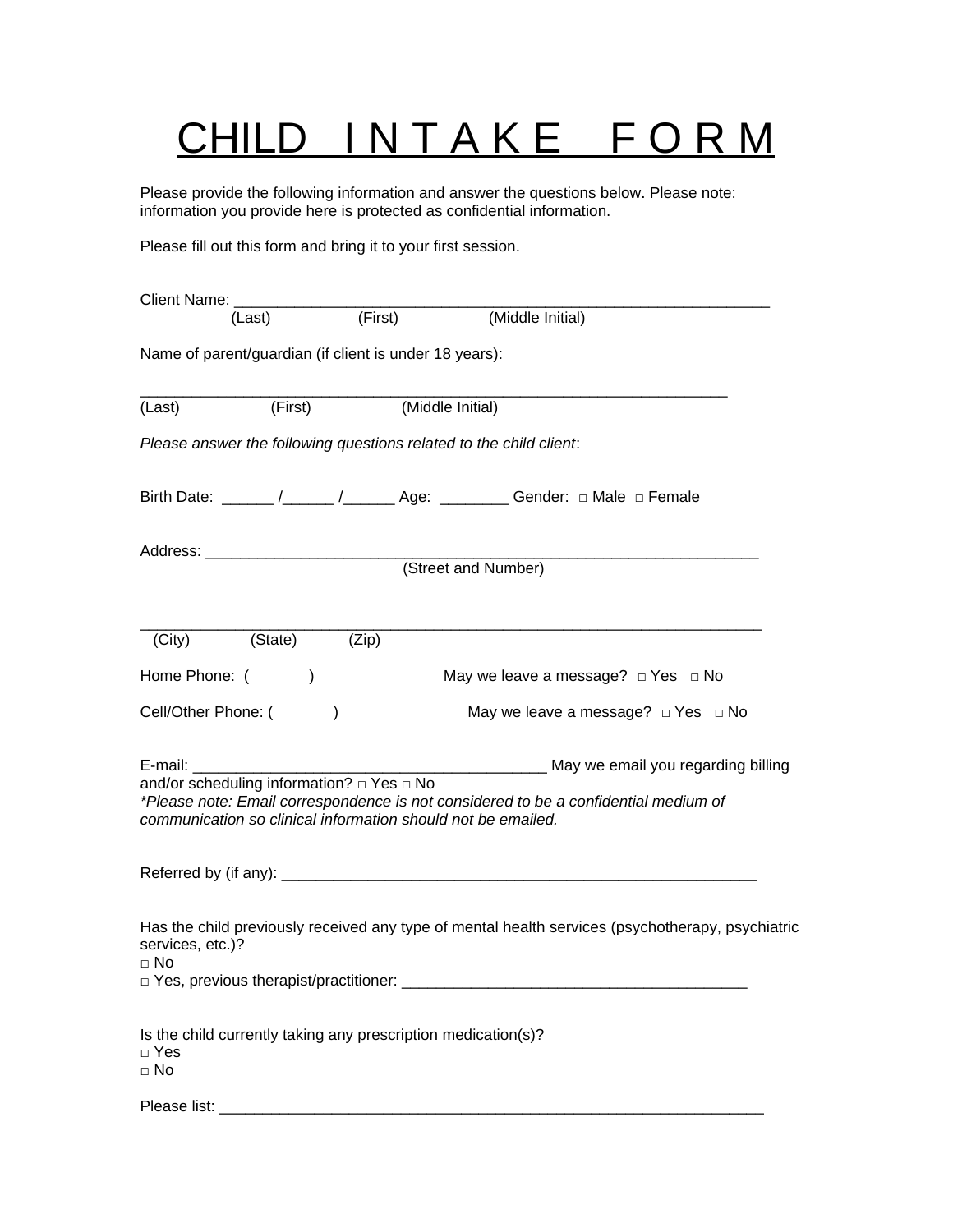Has the child ever been prescribed psychiatric medication? □ Yes □ No

Please list and provide dates: \_\_\_\_\_\_\_\_\_\_\_\_\_\_\_\_\_\_\_\_\_\_\_\_\_\_\_\_\_\_\_\_\_\_\_\_\_\_\_\_\_\_\_\_\_\_\_\_\_

It is considered best practice in the mental health field and with insurance providers for me to coordinate care with your primary medical provider. May I have your permission to coordinate care with your child's medical provider?

 $\overline{\phantom{a}}$  ,  $\overline{\phantom{a}}$  ,  $\overline{\phantom{a}}$  ,  $\overline{\phantom{a}}$  ,  $\overline{\phantom{a}}$  ,  $\overline{\phantom{a}}$  ,  $\overline{\phantom{a}}$  ,  $\overline{\phantom{a}}$  ,  $\overline{\phantom{a}}$  ,  $\overline{\phantom{a}}$  ,  $\overline{\phantom{a}}$  ,  $\overline{\phantom{a}}$  ,  $\overline{\phantom{a}}$  ,  $\overline{\phantom{a}}$  ,  $\overline{\phantom{a}}$  ,  $\overline{\phantom{a}}$ 

□ Yes

 $\Box$  No

If yes, please list your primary care physician's name and contact information

\_\_\_\_\_\_\_\_\_\_\_\_\_\_\_\_\_\_\_\_\_\_\_\_\_\_\_\_\_\_\_\_\_\_\_\_\_\_\_\_\_\_\_\_\_\_\_\_\_\_\_\_\_\_\_\_\_\_\_\_\_\_\_\_\_\_\_\_\_\_\_\_\_\_\_\_

## GENERAL HEALTH AND MENTAL HEALTH INFORMATION

1. How would you rate your child's current physical health? (please circle)

| Poor | Unsatisfactory | Satisfactory | Good | Very good |
|------|----------------|--------------|------|-----------|
|      |                |              |      |           |

Please list any specific health problems your child is currently experiencing:

 $\overline{\phantom{a}}$  ,  $\overline{\phantom{a}}$  ,  $\overline{\phantom{a}}$  ,  $\overline{\phantom{a}}$  ,  $\overline{\phantom{a}}$  ,  $\overline{\phantom{a}}$  ,  $\overline{\phantom{a}}$  ,  $\overline{\phantom{a}}$  ,  $\overline{\phantom{a}}$  ,  $\overline{\phantom{a}}$  ,  $\overline{\phantom{a}}$  ,  $\overline{\phantom{a}}$  ,  $\overline{\phantom{a}}$  ,  $\overline{\phantom{a}}$  ,  $\overline{\phantom{a}}$  ,  $\overline{\phantom{a}}$ 

2. How would you rate your child's current sleeping habits? (please circle)

Poor Unsatisfactory Satisfactory Good Very good

Please list any specific sleep problems your child is currently experiencing:

3. How many times per week does your child generally exercise? \_\_\_\_\_\_\_\_\_\_\_

What types of exercise do they participate in? \_\_\_\_\_\_\_\_\_\_\_\_\_\_\_\_\_\_\_\_\_\_\_\_\_\_\_\_\_\_\_\_\_

\_\_\_\_\_\_\_\_\_\_\_\_\_\_\_\_\_\_\_\_\_\_\_\_\_\_\_\_\_\_\_\_\_\_\_\_\_\_\_\_\_\_\_\_\_\_\_\_\_\_\_\_\_\_\_\_\_\_\_\_\_\_\_\_\_\_\_\_\_\_\_\_

4. Please list any difficulties your child experiences with their appetite or eating patterns

 $\overline{\phantom{a}}$  ,  $\overline{\phantom{a}}$  ,  $\overline{\phantom{a}}$  ,  $\overline{\phantom{a}}$  ,  $\overline{\phantom{a}}$  ,  $\overline{\phantom{a}}$  ,  $\overline{\phantom{a}}$  ,  $\overline{\phantom{a}}$  ,  $\overline{\phantom{a}}$  ,  $\overline{\phantom{a}}$  ,  $\overline{\phantom{a}}$  ,  $\overline{\phantom{a}}$  ,  $\overline{\phantom{a}}$  ,  $\overline{\phantom{a}}$  ,  $\overline{\phantom{a}}$  ,  $\overline{\phantom{a}}$ 

|  |  | 5. Is your child currently experiencing overwhelming sadness, grief or depression? |  |  |
|--|--|------------------------------------------------------------------------------------|--|--|
|  |  |                                                                                    |  |  |

□ No

□ Yes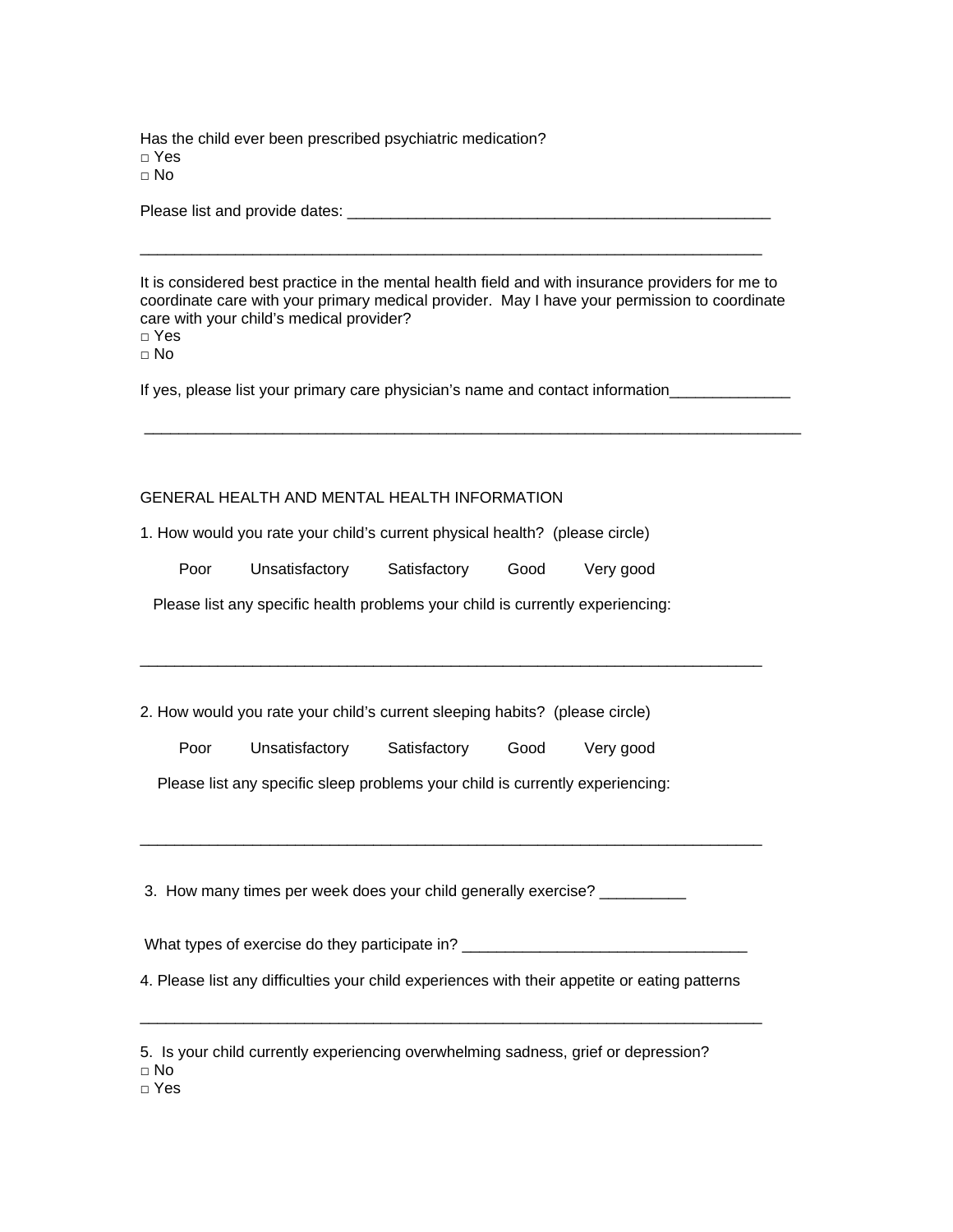| 6. Is your child currently experiencing anxiety, panic attacks or have any phobias?<br>$\Box$ No<br>$\Box$ Yes   |
|------------------------------------------------------------------------------------------------------------------|
| If yes, when did they begin experiencing this? _________________________________                                 |
| 7. Is your child currently experiencing any chronic pain?<br>$\Box$ No<br>$\Box$ Yes                             |
|                                                                                                                  |
| 8. Do you have knowledge of your child engaging in alcohol use or recreational drug use?<br>$\Box$ No $\Box$ Yes |
|                                                                                                                  |
| 10. Is your child currently in a romantic relationship? $\Box$ No $\Box$ Yes                                     |
|                                                                                                                  |
| On a scale of 1-10, how would you rate their relationship? __________                                            |
| 11. What significant life changes or stressful events has your child experienced?                                |

## FAMILY MENTAL HEALTH HISTORY:

In the section below identify if there is a family history of any of the following. If yes, please indicate the family member's relationship to the child in the space provided (father, grandmother, uncle, etc.).

|                                                                                                                                                                                                 | <b>Please Circle</b>                                                                   | <b>List Family Member</b> |
|-------------------------------------------------------------------------------------------------------------------------------------------------------------------------------------------------|----------------------------------------------------------------------------------------|---------------------------|
| Alcohol/Substance Abuse<br>Anxiety<br>Depression<br>Domestic Violence<br><b>Eating Disorders</b><br>Obesity<br><b>Obsessive Compulsive Behavior</b><br>Schizophrenia<br><b>Suicide Attempts</b> | yes/no<br>yes/no<br>yes/no<br>yes/no<br>yes/no<br>yes/no<br>yes/no<br>yes/no<br>yes/no |                           |
| ADDITIONAL INFORMATION:                                                                                                                                                                         |                                                                                        |                           |
| 1. Is your child regularly attending school? $\Box$ No                                                                                                                                          | $\Box$ Yes                                                                             |                           |

\_\_\_\_\_\_\_\_\_\_\_\_\_\_\_\_\_\_\_\_\_\_\_\_\_\_\_\_\_\_\_\_\_\_\_\_\_\_\_\_\_\_\_\_\_\_\_\_\_\_\_\_\_\_\_\_\_\_\_\_\_\_\_\_\_\_\_\_\_\_\_

If yes, what school?